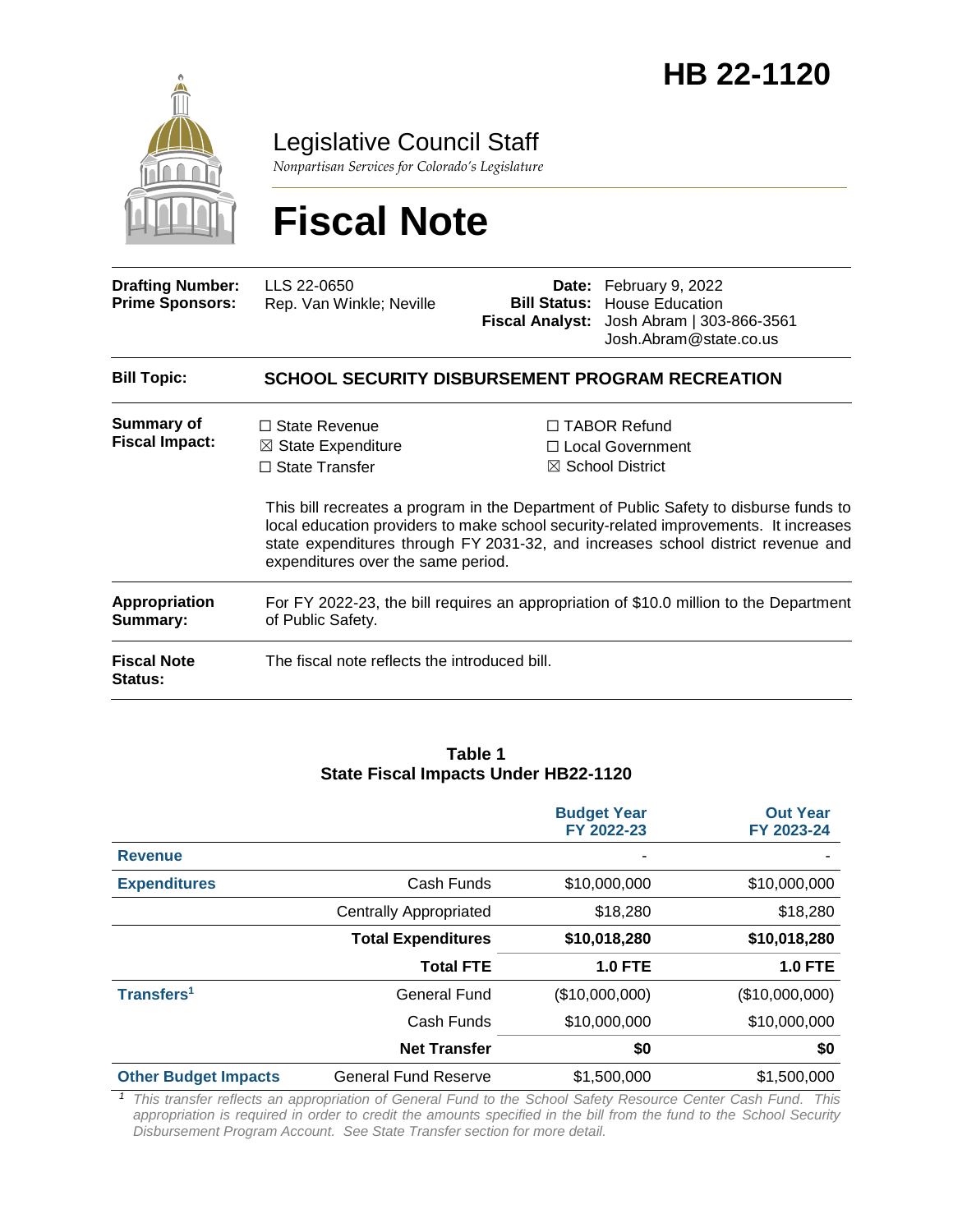# **Summary of Legislation**

This bill recreates the School Security Disbursement Program in the Department of Public Safety (DPS). The program provides funding to local education providers (LEPs) to improve security in public schools, and is repealed effective July 1, 2032.

The bill recreates the School Security Disbursement Program Account (program account) within the existing School Safety Resource Center Cash Fund (cash fund). The State Treasurer must annually credit \$10 million to the program account from the amount appropriated to the cash fund. The program account is continuously appropriated to the DPS, and the department may use up to one percent of the amount credited to the account for administrative expenses.

An LEP must apply to the DPS for funding and provide specified information in the request. The DPS must review and approve applications and disburse funds. Funds may be used for:

- capital construction to improve the security of a public school facilities or vehicles;
- training for threat assessment;
- on-site school resource officers; and
- staff training.

An LEP that received funds in the previous school year must report to the DPS the amount received, the source and amount of any matching funds, and the purposes for which the funds were used. The DPS must include a summary of the program's outcomes in its annual SMART Act hearing and prepare a written report for the education committees of the General Assembly.

# **Background**

The School Safety Disbursement Program was created by Senate Bill 18-269. The program was established with a \$30 million General Fund appropriation to DPS. The program repealed July 1, 2021. According to the DPS's budget request, the School Safety Resource Center Cash Fund is estimated to have a balance of \$1.0 million at the beginning of FY 2022-23.

# **State Transfers**

The bill requires an annual appropriation of \$10 million from the General Fund to the School Safety Resource Center Cash Fund. This appropriation is required in order to credit the amounts specified in the bill from the fund to the School Security Disbursement Program Account. The General Assembly may choose to appropriate money to the fund on a different schedule, as long as there is sufficient fund balance to credit the required amount to the program account each year through FY 2031-32.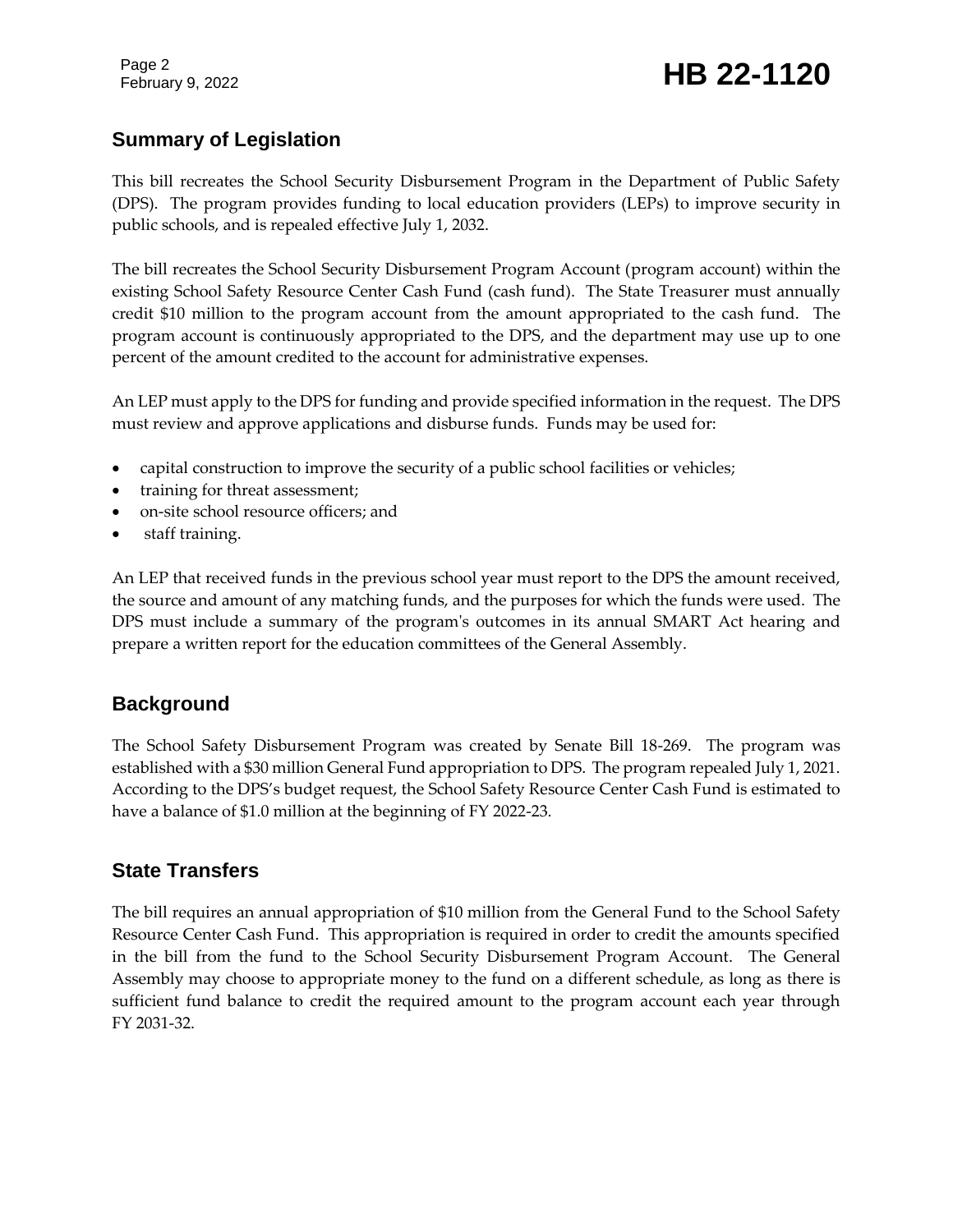# **State Expenditures**

This bill increases state cash fund expenditures for DPS by \$10 million annually for ten years, from FY 2022-23 through FY 2031-32, for a total of \$100 million. Because the bill requires that \$10.0 million annually be credited to the program account, this fiscal note assumes the General Assembly must appropriate at least \$10 million each year to the School Safety Resource Center Cash Fund. Detailed state expenditures are shown in Table 2 and described below.

#### **Table 2 Expenditures Under HB 22-1120**

|                                           |                   | FY 2022-23     | FY 2023-24     |
|-------------------------------------------|-------------------|----------------|----------------|
| <b>Department of Public Safety</b>        |                   |                |                |
| <b>Personal Services</b>                  |                   | \$92,059       | \$92,059       |
| <b>Operating Expenses</b>                 |                   | \$1,350        | \$1,350        |
| <b>Capital Outlay Costs</b>               |                   | \$6,200        |                |
| <b>School Safety Disbursements</b>        |                   | \$9,900,391    | \$9,906,951    |
| Centrally Appropriated Costs <sup>1</sup> |                   | \$18,280       | \$18,280       |
| FTE - Personal Services                   |                   | $1.0$ FTE      | $1.0$ FTE      |
|                                           | <b>Total Cost</b> | \$10,018,280   | \$10,018,280   |
|                                           | <b>Total FTE</b>  | <b>1.0 FTE</b> | <b>1.0 FTE</b> |

<sup>1</sup> *Centrally appropriated costs are not included in the bill's appropriation.*

**Administration.** To administer the disbursement program, the DPS will add 1.0 FTE Grant Administrator to update program rules and application forms, conduct outreach, provide technical assistance to grantees, coordinate the application process, review and award grants, prepare reports, and conduct other administrative tasks. If improvements are made to school facilities, workload may also increase for the Division of Fire Prevention and Control to conduct additional plan reviews and inspections. If additional appropriations are required for the division, they will be addressed through the annual budget process.

**School safety distributions.** The remaining \$9.9 million will be distributed annually to LEPs.

# **Other Budget Impacts**

**General Fund reserve.** Under current law, an amount equal to 15 percent of General Fund appropriations must be set aside in the General Fund statutory reserve beginning in FY 2022-23. Based on this fiscal note, the bill is expected to increase the amount of General Fund held in reserve by \$1,500,000 in FY 2022-23 and in FY 2023-24, which will decrease the amount of General Fund available for other purposes.